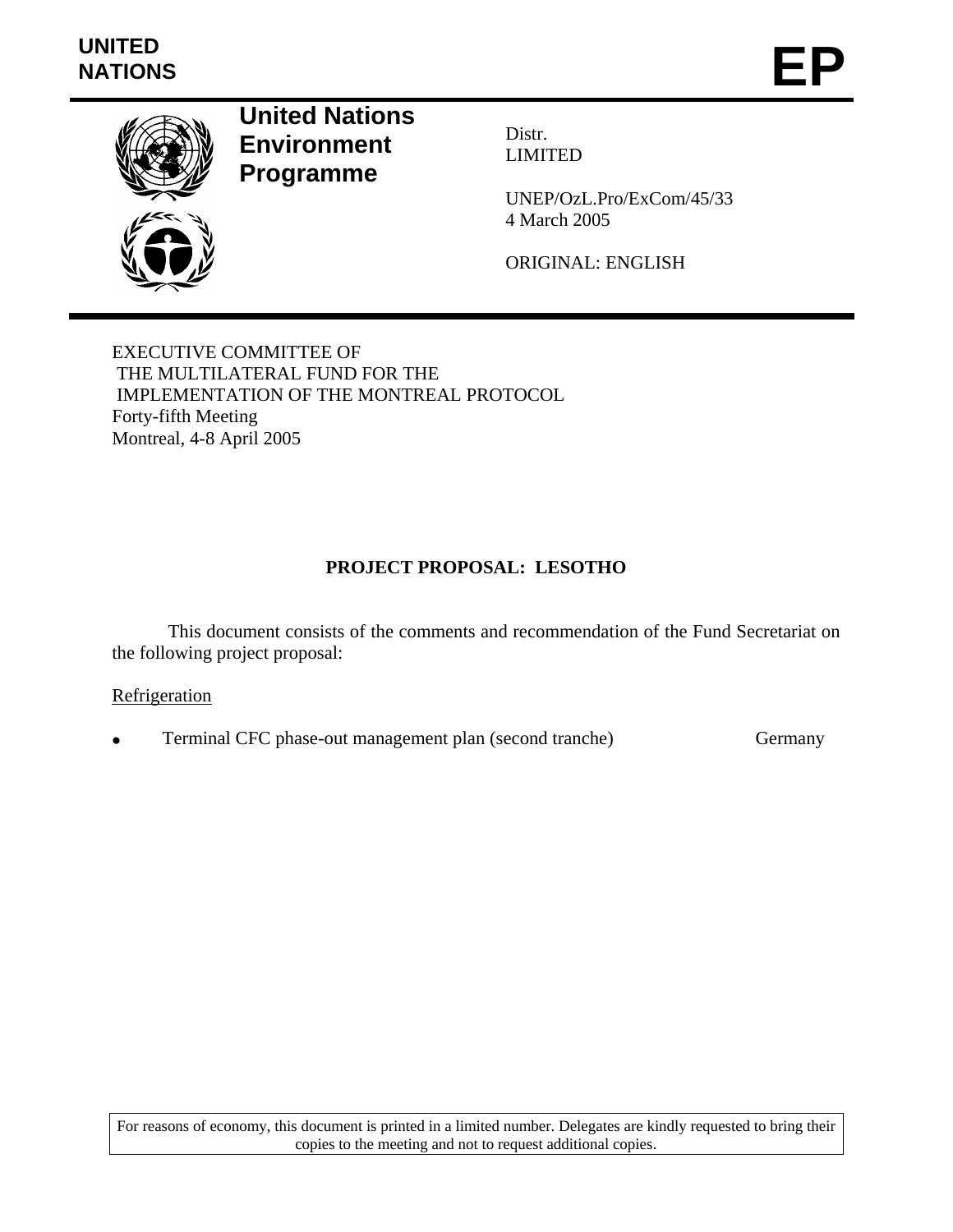#### **PROJECT EVALUATION SHEET – MULTI-YEAR PROJECTS LESOTHO**

| <b>BILATERAL/IMPLEMENTING AGENCY</b><br><b>PROJECT TITLE</b>                                                                                |  |                                                      |  |  |  |  |
|---------------------------------------------------------------------------------------------------------------------------------------------|--|------------------------------------------------------|--|--|--|--|
| Terminal CFC phase-out management plan (second tranche)                                                                                     |  | Germany                                              |  |  |  |  |
|                                                                                                                                             |  |                                                      |  |  |  |  |
| NATIONAL CO-ORDINATING AGENCY:                                                                                                              |  | National Ozone Unit, Lesotho Meteorological Services |  |  |  |  |
| <b>LATEST REPORTED CONSUMPTION DATA FOR ODS ADDRESSED IN PROJECT</b><br>ARTICLE-7 DATA (ODP TONNES, 2004, AS OF FEBRUARY 2005)<br><b>A:</b> |  |                                                      |  |  |  |  |
| $CFC-12$                                                                                                                                    |  |                                                      |  |  |  |  |
|                                                                                                                                             |  |                                                      |  |  |  |  |

#### **B: COUNTRY PROGRAMME SECTORAL DATA (ODP TONNES, 2003**, **AS OF 2004)**

| <b>ODS</b>  | ∀oam | $\mathbf{r}$<br>Ref.       | Aerosol | ODS | Solvents | Process<br>agem | $\overline{\phantom{0}}$<br>Fumigant |
|-------------|------|----------------------------|---------|-----|----------|-----------------|--------------------------------------|
| CFC<br>U US |      | <b>A</b><br>$\overline{1}$ |         |     |          |                 |                                      |
|             |      |                            |         |     |          |                 |                                      |

**CFC consumption remaining eligible for funding (ODP tonnes)** 1.2

**CURRENT YEAR DRAFT BUSINESS PLAN:** Total funding US \$39,550: phase-out 0.8 ODP tonnes.

| PROJECT DATA                                   | 2003             | 2004   | 2005   | 2006 | 2007     | 2008 | 2009 | 2010     | Total   |
|------------------------------------------------|------------------|--------|--------|------|----------|------|------|----------|---------|
| <b>Montreal Protocol limits</b>                |                  | 5.1    | 2.55   | 2.55 | 0.76     | 0.76 | 0.76 | $\Omega$ |         |
| Annual consumption limit                       |                  | 1.4    | 0.8    | 0.4  | $\Omega$ |      |      |          | 2.6     |
| Annual phase-out from ongoing projects         |                  |        |        |      |          |      |      |          |         |
| Annual phase-out newly addressed               |                  |        |        |      |          |      |      |          |         |
| Annual unfunded phase-out                      |                  |        |        |      |          |      |      |          |         |
| TOTAL ODS CONSUMPTION TO BE PHASED OUT         |                  |        |        |      |          |      |      |          |         |
| Total ODS consumption to be phased-out         | 0.6 <sub>1</sub> |        | 0.6    | 0.4  | 0.4      |      |      |          |         |
| Project cost as originally submitted (US \$)   |                  |        |        |      |          |      |      |          |         |
| <b>Final project costs (US \$):</b>            |                  |        |        |      |          |      |      |          |         |
| <b>Total project funding</b>                   | 75,000           | 35,000 | 17,300 |      |          |      |      |          | 127,300 |
| <b>Final support costs (US \$):</b>            |                  |        |        |      |          |      |      |          |         |
| <b>Total support costs</b>                     | 9,750            | 4,550  | 2,249  |      |          |      |      |          | 16,549  |
| <b>TOTAL COST TO MULTILATERAL FUND (US \$)</b> | 84.750           | 39,550 | 19,549 |      |          |      |      |          | 143,849 |
| Final project cost effectiveness (US \$/kg)    |                  |        |        | n/a  |          |      |      |          |         |

| <b>SECRETARIAT'S RECOMMENDATION</b> | For individual consideration |
|-------------------------------------|------------------------------|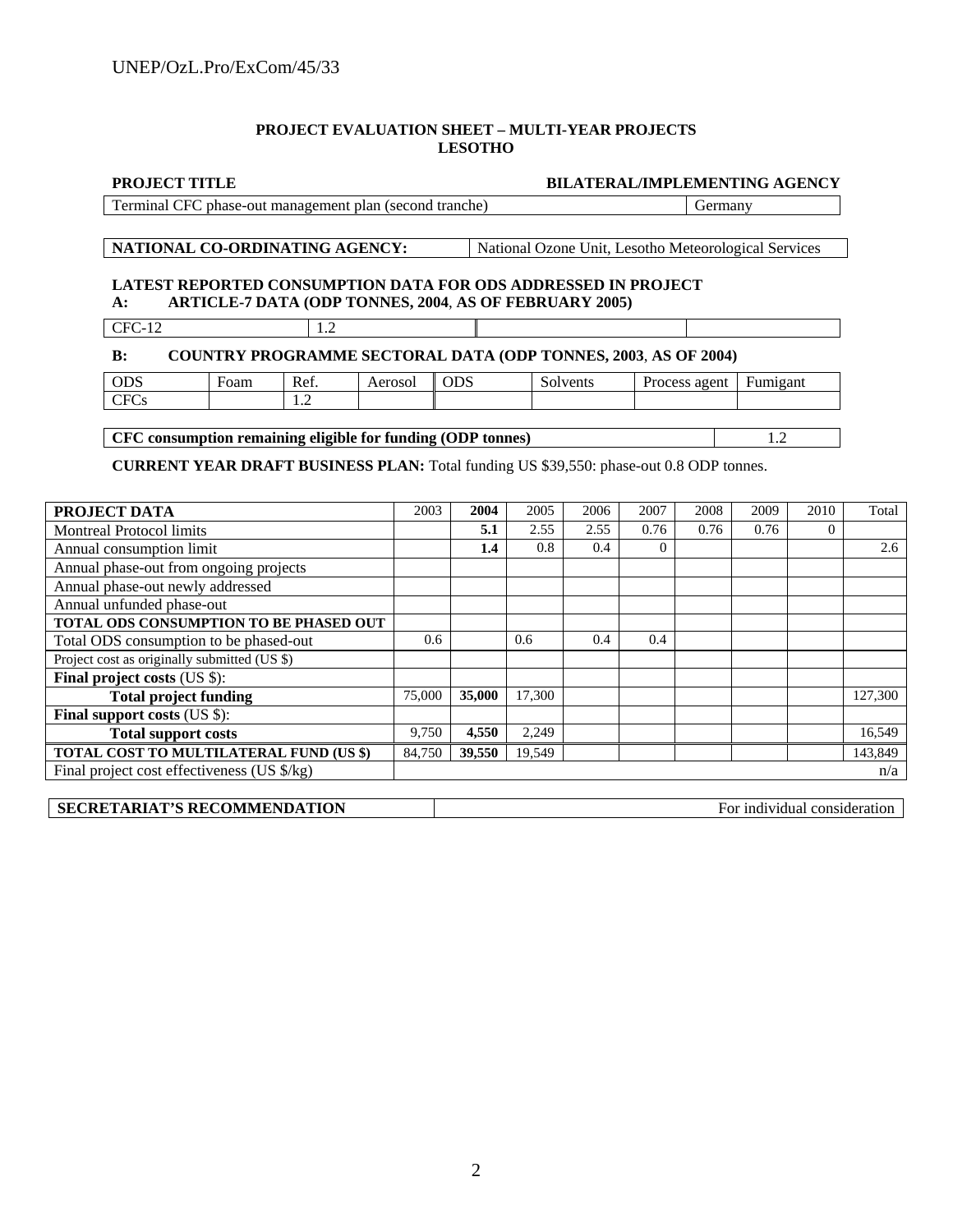# **PROJECT DESCRIPTION**

# Background

1. The Lesotho CFC Terminal Phase out Management plan (TPMP) was approved by the Executive Committee at its 41st Meeting, with total funding of US \$127,300 approved in principle. At the same meeting, the Executive Committee approved US \$75,000, plus agency support cost for Germany, for the implementation of the 1st work programme. The aim of the project is to assist the Government of Lesotho to completely phase-out its CFC consumption by 2008.

2. According to the project proposal, Lesotho should have requested funding for the 2nd tranche at the 44th Meeting. Since funds were still remaining from the 1st work programme at that time, the Government of Lesotho decided to request the second tranche at the 45th Meeting of the Executive Committee.

3. Together with the request for the second work programme, the Government of Lesotho submitted a progress report on the implementation of the 1st work programme for consideration by the Executive Committee.

#### Progress report on the implementation of the 1st work programme

4. A two-day customs training session was conducted in September 2004. A total of 28 officers from all of the country's 14 border posts, the national police, refrigeration association and health department were trained. Five refrigerant identifiers (as requested by Lesotho) were provided, and comprehensive demonstration on the use of these units was conducted during the workshop.

5. The training was organized in coordination with the Lesotho Refrigeration Association, which is actively helping the Ozone Unit implement the TPMP. Prior to the start of the technician training courses, training equipment and tools were purchased by the Ozone Unit, the Lesotho Refrigeration Association and the Lerotholi Training Centre, which is the main refrigeration training centre in the country. Once the training centre had been well equipped, 2 training programmes for refrigeration technicians were conducted, through which 42 technicians were trained.

6. Implementation of the first phase of the incentive scheme for end-users has also started. In 2004, a workshop was conducted with the participation of several end-users. The workshop's main conclusions included: encouraging the use of non-CFC refrigerant as drop-in replacements, rather than equipment retrofits, to ensure conversion of a larger number of end-users; providing a 50 per cent subsidy under the incentive scheme; and deciding to target the larger commercial refrigeration systems in critical areas such as food processing and health first. Three R-502-based cold freezer rooms and 7 CFC-12 based cold rooms were retrofitted with R-408 and R-406 refrigerants, respectively.

7. The Ozone Unit has conducted awareness workshops and has developed a poster and leaflets to promote the activities of the TPMP.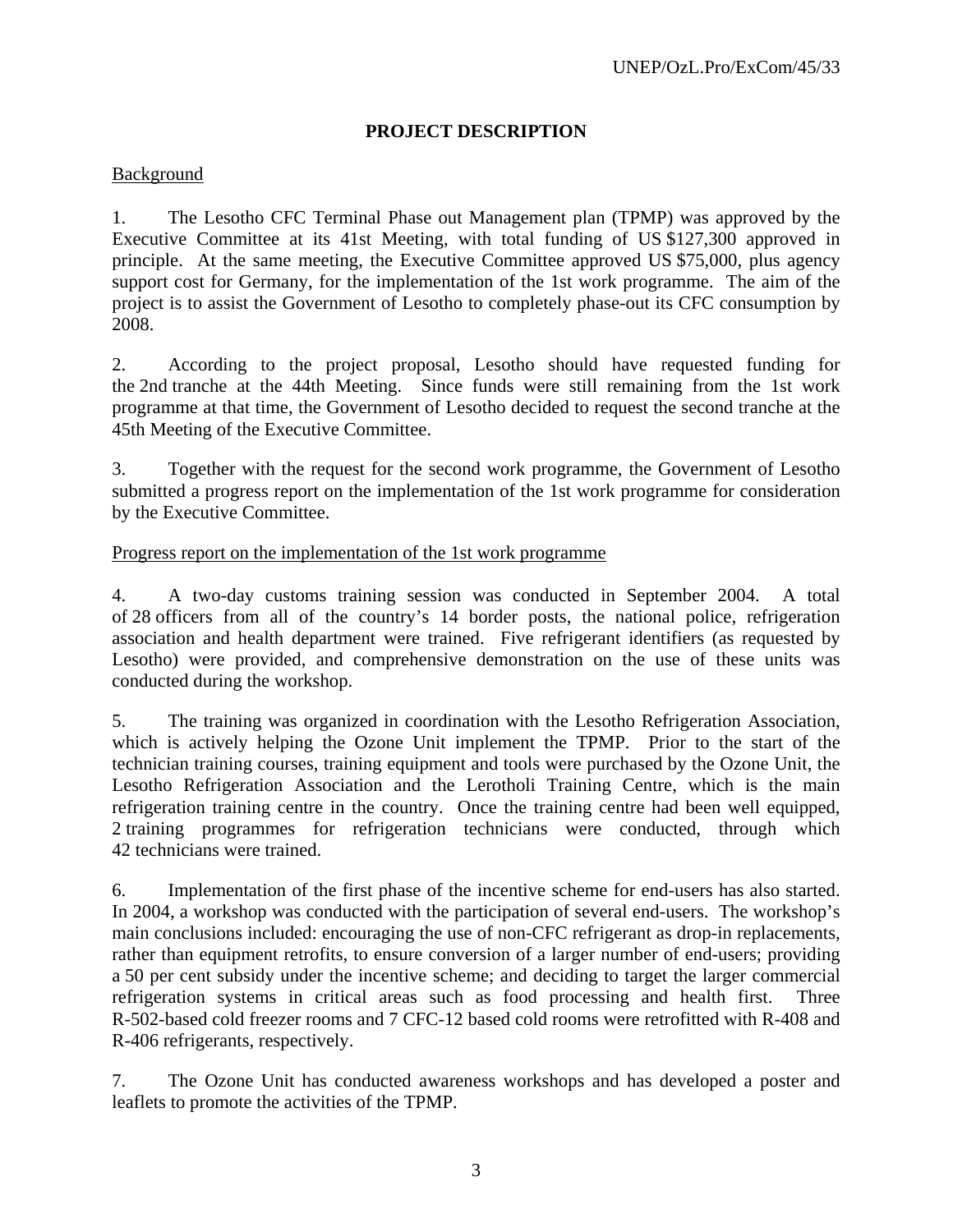8. In 2004, the total CFC consumption reported by the Government of Lesotho under Article 7 of the Montreal Protocol was 1.2 ODP tonnes, which is 0.2 ODP tonnes below the maximum allowable level of consumption under the TPMP. The CFC baseline for Lesotho is 1.2 ODP tonnes.

### Plan of action of the 2nd work programme

9. The Government of Lesotho is requesting US \$35,000 plus agency support costs for the Government of Germany for the implementation of the 2nd work programme of the TPMP. Through this work programme, the Government is committed to phase out an additional 0.4 ODP tonnes of CFCs.

10. The activities proposed for the 2nd work programme are the following:

- (a) Implementation of the 2nd phase of the incentive scheme for end-users. The Ozone Unit and the refrigeration association have identified approximately 50 cooling units with a refrigerant installed capacity of 10 to 30 kg that can benefit from the incentive scheme;
- (b) Further training programmes for refrigeration servicing technicians, including MACs. So far no training courses have been conducted for servicing MAC units, therefore one training course for technicians from the MAC sector will be conducted;
- (c) Awareness activities for end-users and the general public; and
- (d) Monitoring and management of the activities included in the TPMP, including data reporting, as applicable.

# **SECRETARIAT'S COMMENTS AND RECOMMENDATION**

# **COMMENTS**

#### Issues related to compliance by Lesotho

11. At their 16th Meeting, the Parties to the Montreal Protocol noted that Lesotho (among other countries) had still not reported data for 2003 and, therefore, Lesotho (among other countries) was in non-compliance with its data reporting obligations under the Montreal Protocol. Furthermore, the Parties urged Lesotho (among other countries) to work closely with the implementing agencies to report the required data to the Ozone Secretariat as a matter of urgency, and to request the Implementation Committee to review the situation of Lesotho (among other countries) at its next meeting (Decision XVI/17 on data and information provided by the Parties in accordance with Article 7 of the Montreal Protocol).

12. In this regard, the Secretariat suggested that the Government of Lesotho send an official communication to the Ozone Secretariat (if this has not already been done) addressing the issues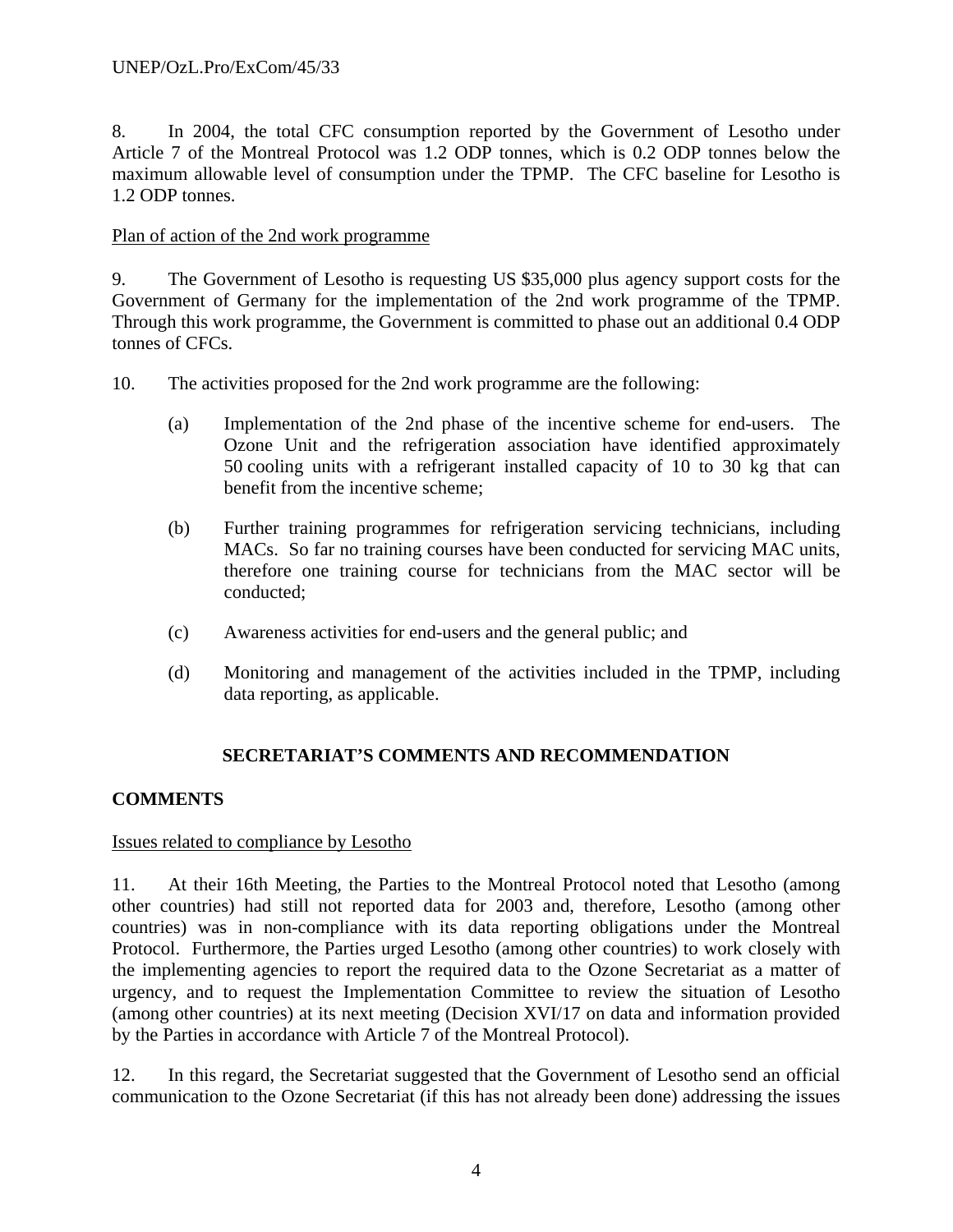raised by the Parties to the Montreal Protocol, and reporting the relevant ODS consumption according to the data collected during the preparation of the RMP update. Subsequently, the Fund Secretariat received a copy of the letter sent on 29 January 2005 by the Government of Lesotho to the Ozone Secretariat regarding its 2003 and 2004 ODS consumption.

#### Incentive programme

13. It is reported in the proposal that "due to restricted funds available under the project and to ensure maximum benefits to all, drop-ins rather than retrofits are to be encouraged". In this regard, the Secretariat requested the Government of Germany to further explain the implementation modalities proposed for this incentive programme, since it might be used by a large number of Article 5 countries, in particular LVC countries, to phase-out CFC consumption.

- 14. Subsequently, the Government of Germany provided the following information:
	- (a) The Refrigeration and Air conditioning Association, which has 34 service companies (i.e., the majority of the formal service companies), will be the supplier of all refrigerant drop-in alternatives in the country;
	- (b) Based on the discussions with owners of equipment held during the workshop, it was agreed to replace CFC refrigerants with non-CFC drop-ins rather than performing retrofits because of the cost differential.
	- (c) A set of criteria was also established for the equipment to be targeted first, i.e., cold rooms and chillers, which have a refrigerant charge of 10 kg or more of CFC-12 or R502, are 10 to 20 years old and in good operating condition. The alternative refrigerants are R406 (a mixture of HCFC-22, HCFC-142b and isobutane) for CFC-12, and R-408 (a mixture of HFC-125, HFC-134a and HCFC-22) for R-502;
	- (d) The estimated total cost of replacing CFC refrigerants with drop-in refrigerants in a system with a refrigerant charge of 25 kg is US \$800, including the cost of labour, parts and the refrigerant (a 50 per cent subsidy will be provided from the TMPM to the owners of the equipment). The cost of retrofitting the same refrigeration unit with HFC-134a or R-404a refrigerants would be between US \$2,000 and US \$2,500;
	- (e) Any end-user that wishes to benefit from the incentive scheme should submit a formal request to the Ozone Unit; and
	- (f) In early 2004, the prices of refrigerants per kg were: US \$14.00 for CFC-12, US \$13.00 for HFC 134a, US \$5.00 for R408, and US \$23 for R406 (a mixture of HFC-125, HFC-43a and HFC-134a). Very small amounts of CFC-12 have been imported recently, mainly for own use (not sold on the market).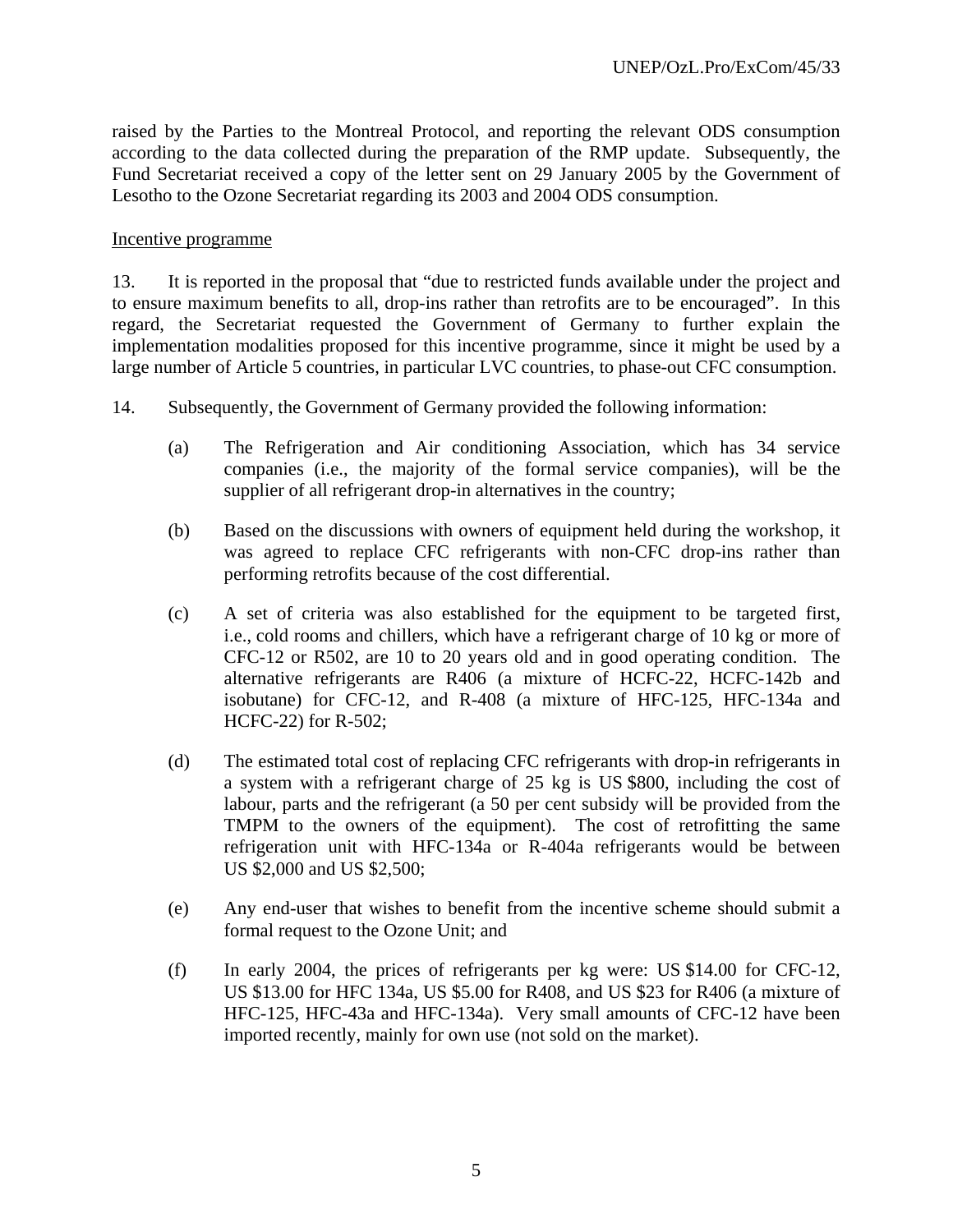# Methyl bromide (MB) and halon consumption

15. Although MB is not included in the TPMP proposal, the progress report submitted by the Government of Germany in Lesotho, indicated that a national expert from the agricultural sector conducted a national survey and found out that a very small amount of MB (0.18 ODP tonnes) is used by the flour mill owners. However, MB is not consumed annually since it is not available in the country (i.e., must be imported from South Africa).

16. With regard to MB and halon consumption, the Secretariat requested additional information from the Government of Germany regarding the phase-out of these chemicals in Lesotho for the following reasons:

- (a) Lesotho appears to be in non-compliance with the control measures for MB under the Montreal Protocol. In 2002, Lesotho reported MB consumption of 0.2 ODP tonnes while the MB baseline is 0.1 ODP tonnes; and
- (b) At their 16th Meeting, the Parties to the Montreal Protocol noted that for 2002, Lesotho was in non-compliance with its obligations under Article 2B of the Montreal Protocol (2002 halon consumption was above the halon baseline). The Parties also noted with appreciation Lesotho's submission of its plan of action to ensure a prompt return to compliance with the control measures for halons. Under the plan, without prejudice to the operation of the financial mechanism of the Montreal Protocol, Lesotho specifically committed itself *inter alia* to a stage-wise reduction of halon consumption from 1.8 ODP tonnes in 2002, to 0.8 ODP tonnes in 2004, to 02 ODP tonnes in 2005, to 0.1 ODP tonnes in each 2006 and 2007, and to zero ODP tonnes in 2008, to introduce a quota system for the import of halons, and to introduce a ban on the import of halon-based equipment and systems in 2005 (Decision XVI/25). Lesotho is part of the regional halon banking project approved at the 35th Meeting of the Executive Committee, currently being implemented by the Government of Germany.

17. Regarding MB consumption, the Government of Germany indicated that, in 2003 and 2004, no MB was imported into the country (as reported to the Ozone Secretariat). The flour mills that were identified as users of MB in Lesotho have partially switched to phosphine and are testing other alternatives to MB. Through the TPMP, work is ongoing to inform the flour mills of other potential alternatives.

18. On the issue of halon consumption, the Government of Germany pointed out that one ODP tonne of halons had been imported into the country in 2003. However, in 2004 the Government of Lesotho reported zero consumption of halons under Article 7 of the Montreal Protocol. Under the regional halon banking project, the training programme on alternatives to halons had already been conducted, but halon recycling will commence only when the regional halon bank being established in South Africa is finalized.